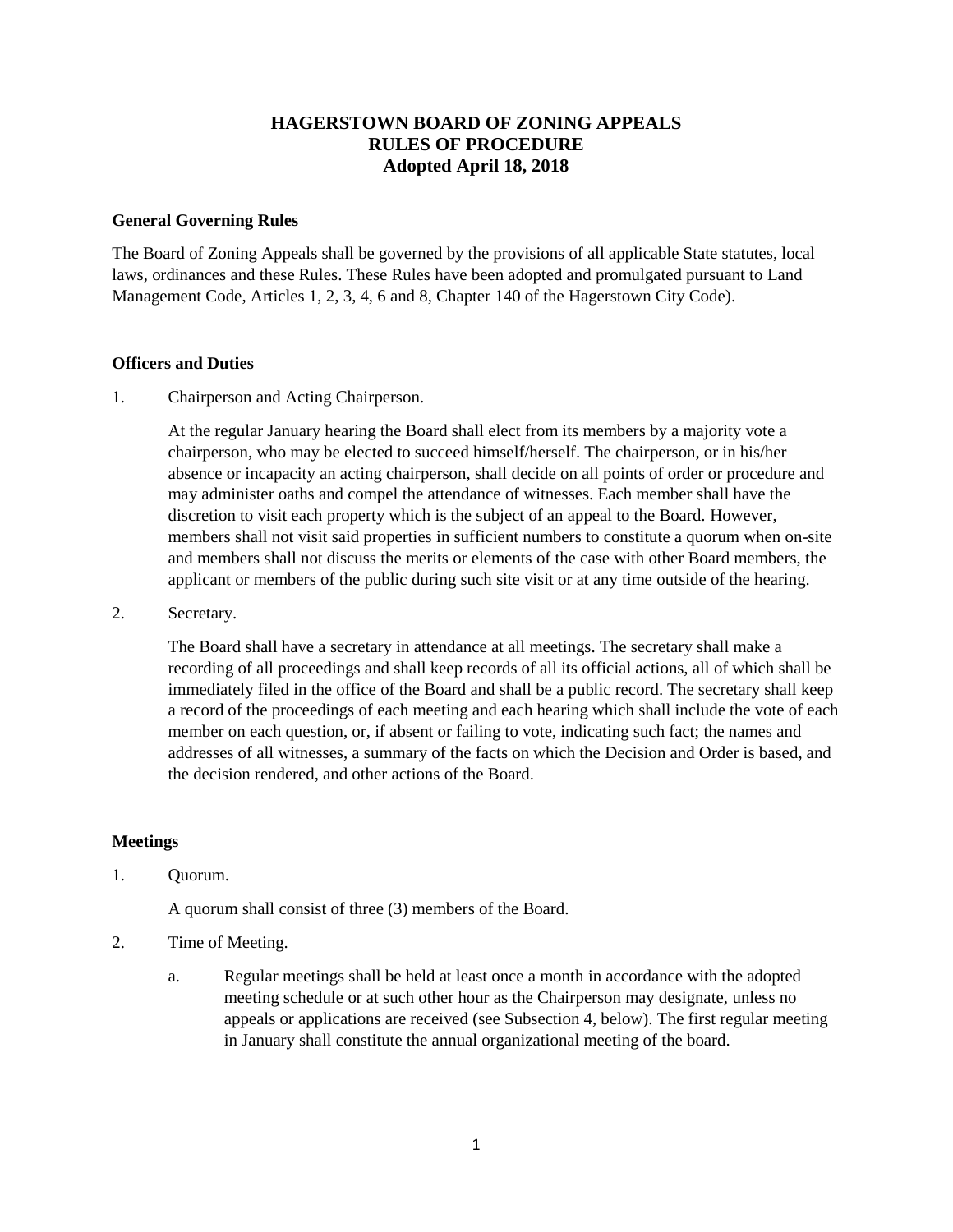#### **Board of Zoning Appeals Rules of Procedure Adopted: April 18, 2018**

- b. Special meetings may be called by the Chairperson at any time provided that at least forty-eight (48) hours' notice shall be given each member before a special meeting is held. The Chairperson shall call a special meeting within ten (10) days of receipt of a written request from any two (2) members of the Board. Special meetings are not meant to be held for an appeal or application filed by an appellant or applicant.
- 3. Meetings Are Public.

All meetings of the Board shall be open to the public. The Board may close a meeting to the public in order to conduct an executive session only when addressing issues that are authorized to be addressed in private in accordance with applicable State law.

4. Cancellation of Meetings.

Whenever there are no appeals, applications for special exceptions or variance or other pertinent business to be considered at a regular meeting, the secretary may dispense with such meeting by so notifying each member at least forty-eight (48) hours prior to the time set forth for such meeting.

5. Order of Business.

The order of business shall be:

- a. Roll call and Preliminary Matters.
- b. Public Hearings.
	- (1) Continued Cases.
	- (2) New Cases In Order Filed.
	- (3) End of Public Hearings; Announcement that Public is Welcome to Stay.
- c. Action on Continued Cases.
- d. Action on New Cases.
- e. Other Business.
- f. Adjournment.
- 6. Voting and Disqualification of Members.

All matters shall be decided by roll call vote. Decisions on appeals alleging error in administrative enforcement; or on matters requiring public hearings (special exceptions, change in nonconforming uses, and variances) shall require the affirmative vote by a majority of the Board members present and voting. No member of the Board shall sit in hearing nor vote on any matter in which he/she shall be personally or financially interested, nor shall he/she vote on the determination of any appeal unless he/she shall have attended the public hearing thereon.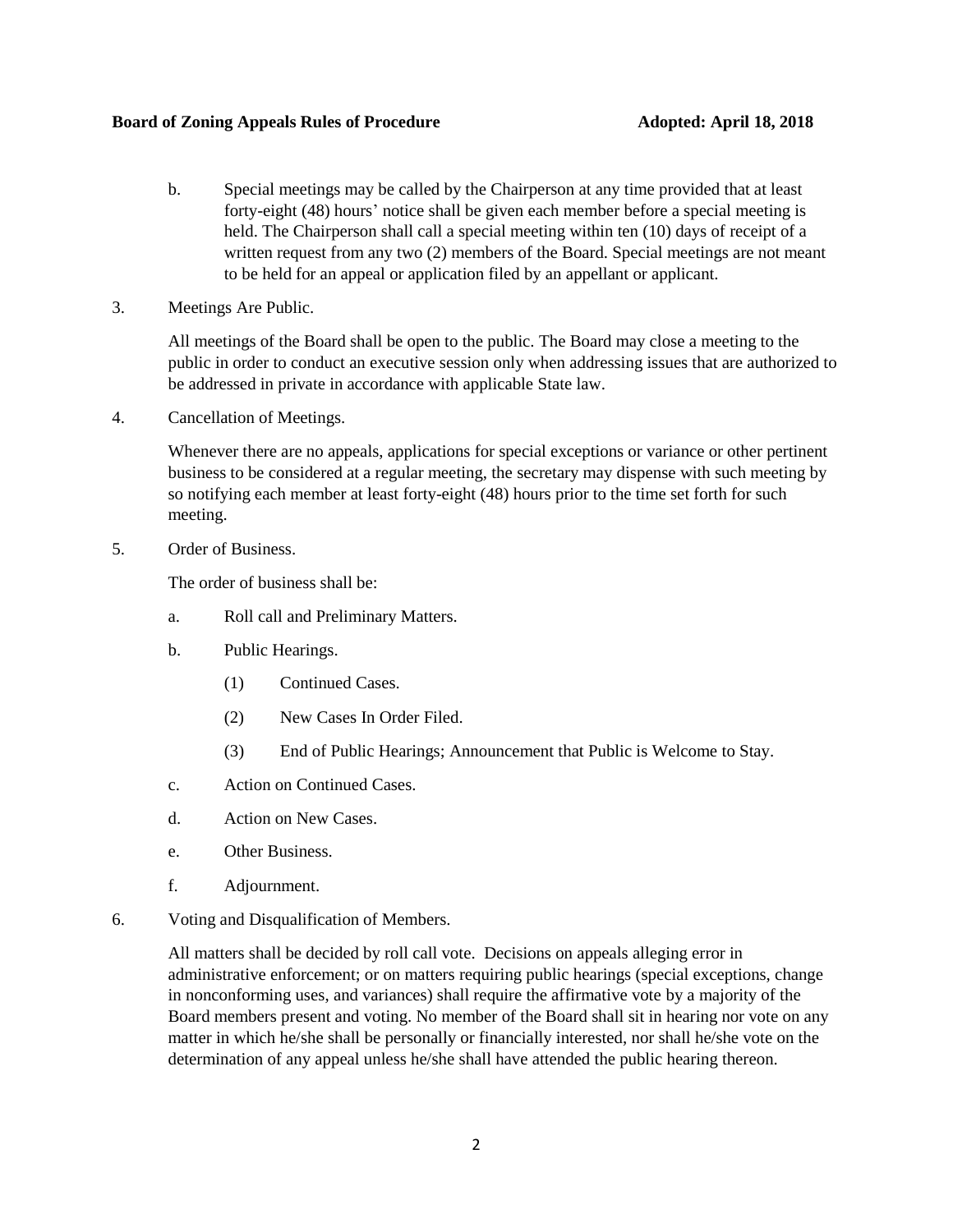# **Public Hearings.**

1. Matters Requiring Public Hearings.

A public hearing shall be required in all appeals from any Order, requirement, decision or determination made by an administrative official whose duty is to enforce the Zoning Ordinance and for applications for special exceptions, expansions and changes to nonconforming uses and variances as authorized by the Zoning Ordinance (Article 4 of the Land Management Code) and for variances to the Floodplain Management Ordinance (Article 6 of the Land Management Code).

2. Notice of Hearings.

No appeal or application shall be decided until after due notice has been given and a public hearing has been held thereon. Due notice of a hearing shall be as follows:

- a. By publication of a notice thereof shall be advertised, two (2) times in a newspaper having general circulation in the City. The first insertion shall appear in such newspaper at least fourteen (14) days prior to such hearing.
- b. By posting conspicuously a zoning notice on the property which is the subject of the application or appeal. The zoning notice shall be posted on the property at least ten (10) days prior to the date of the hearing.
- c. The owner of the property, or his agent, shall be notified at the time of the advertisement, by mail of the date, time, and place of the public hearing.
- d. The Board shall also, insofar as practicable, mail notices of the hearing of an appeal or application to all property owners which adjoin or are across a public street or alley rightof-way from the subject property, as said names and addresses appear on the latest tax rolls of the County. Compliance with this sub-paragraph shall not be a condition precedent to proper legal notice and no hearing or action taken thereon shall be deemed invalid or illegal because of any failure to mail the notices provided for in this subparagraph.
- 3. Continuances.

The Board may continue a hearing at another time and/or date once such hearing has been started; however, the Board shall announce the date and hour of continuance of such hearing while in session.

4. Postponement of Hearing.

Whenever possible, requests for postponement of a scheduled hearing shall be filed with the secretary as soon as possible after discovering the need for the requested postponement, citing the reason or need for postponement. The granting of such request shall be at the discretion of the Board.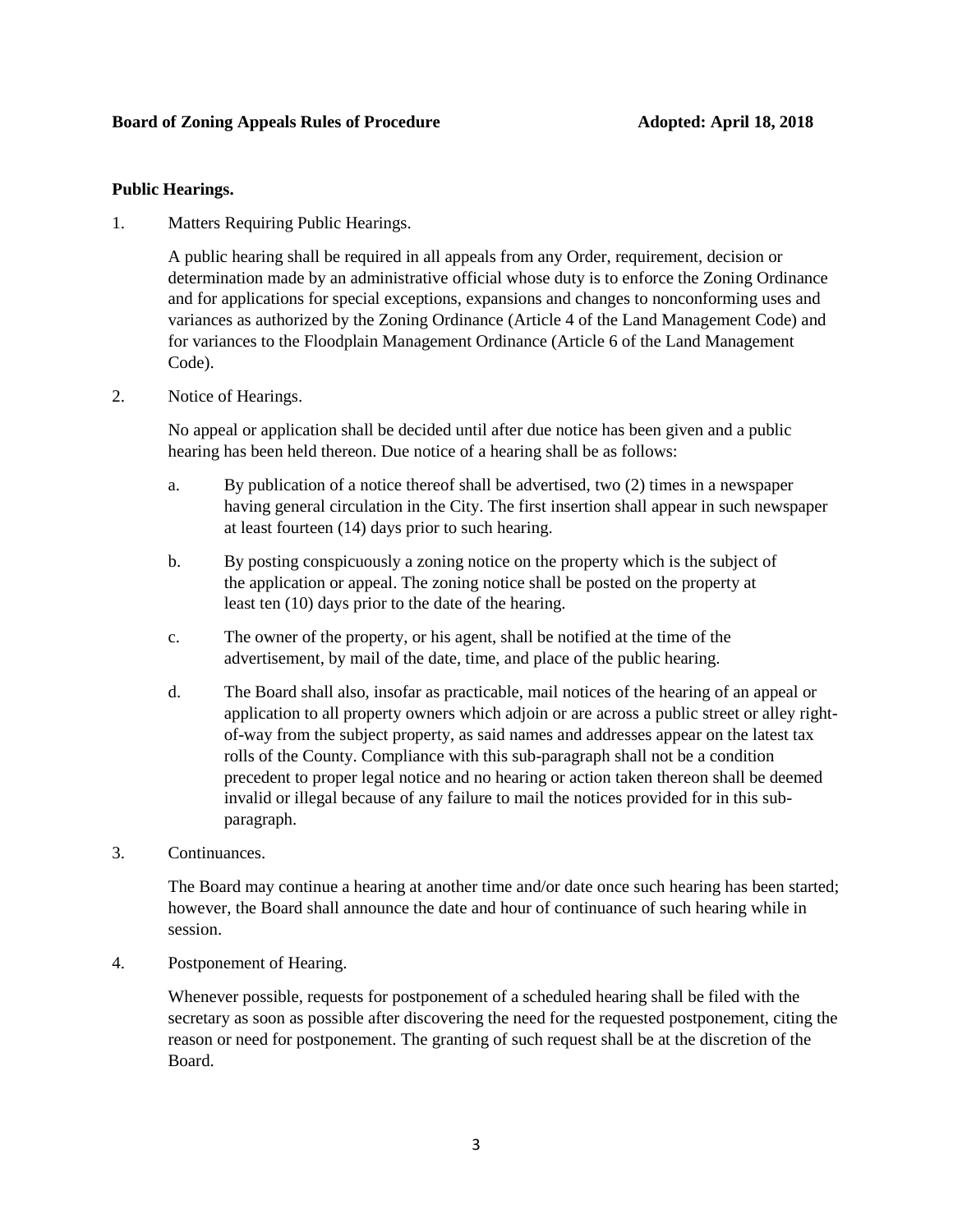#### **Board of Zoning Appeals Rules of Procedure Adopted: April 18, 2018**

- 5. Conduct of Public Hearings.
	- a. Appearance of Applicant. Any person may appear in person or by agent or attorney at any public hearing. In the case of administrative appeal, if an appellant fails to appear either in person or by agent or attorney, his appeal shall automatically be denied. In the case of an application for special exception, variance, nonconforming use or similar action, if an applicant fails to appear either in person or by agent or attorney, his application shall be dismissed and the applicant may re-file the application if they so choose.
	- b. Order of Proceeding. The order of proceeding in the hearing of each case at a public hearing shall be as follows:
		- (1) Reading of the public notice for the hearing by the Chairperson.
		- (2) Introduction of the case by the Zoning Administrator (or his designated representative), at the discretion of the Board.
		- (3) Reading of written comments or reports concerning the appeal or application, at the discretion of the Board.
		- (4) Sworn testimony of witnesses in favor of the appeal.
		- (5) Sworn testimony of witnesses in opposition to the appeal.
		- (6) Sworn testimony in rebuttal, if desirable at the discretion of the Board. The right to rebut and explain adverse testimony shall be allowed at the discretion of the Board.
	- c. Time Limitations. Reasonable time limitations may be imposed on persons testifying at a hearing. Where time limitations are imposed, the record shall be kept open for seven (7) days to receive written comments and reports.
	- d. Evidence. The Board shall determine matters of relevancy in its discretion. Property owners, as well as affected parties and the general public, are encouraged to provide the maximum input of relevant evidence into the hearing, without the requirement of adherence to strict judicial principles pertaining to the rules of evidence. Hearsay evidence is admissible if credible and of sufficient probative forced. It may even be the sole basis for a decision.
	- e. Conclusions of Board Members. Conclusions of Board members shall be based upon the evidence and not upon the opinions of individual Board members.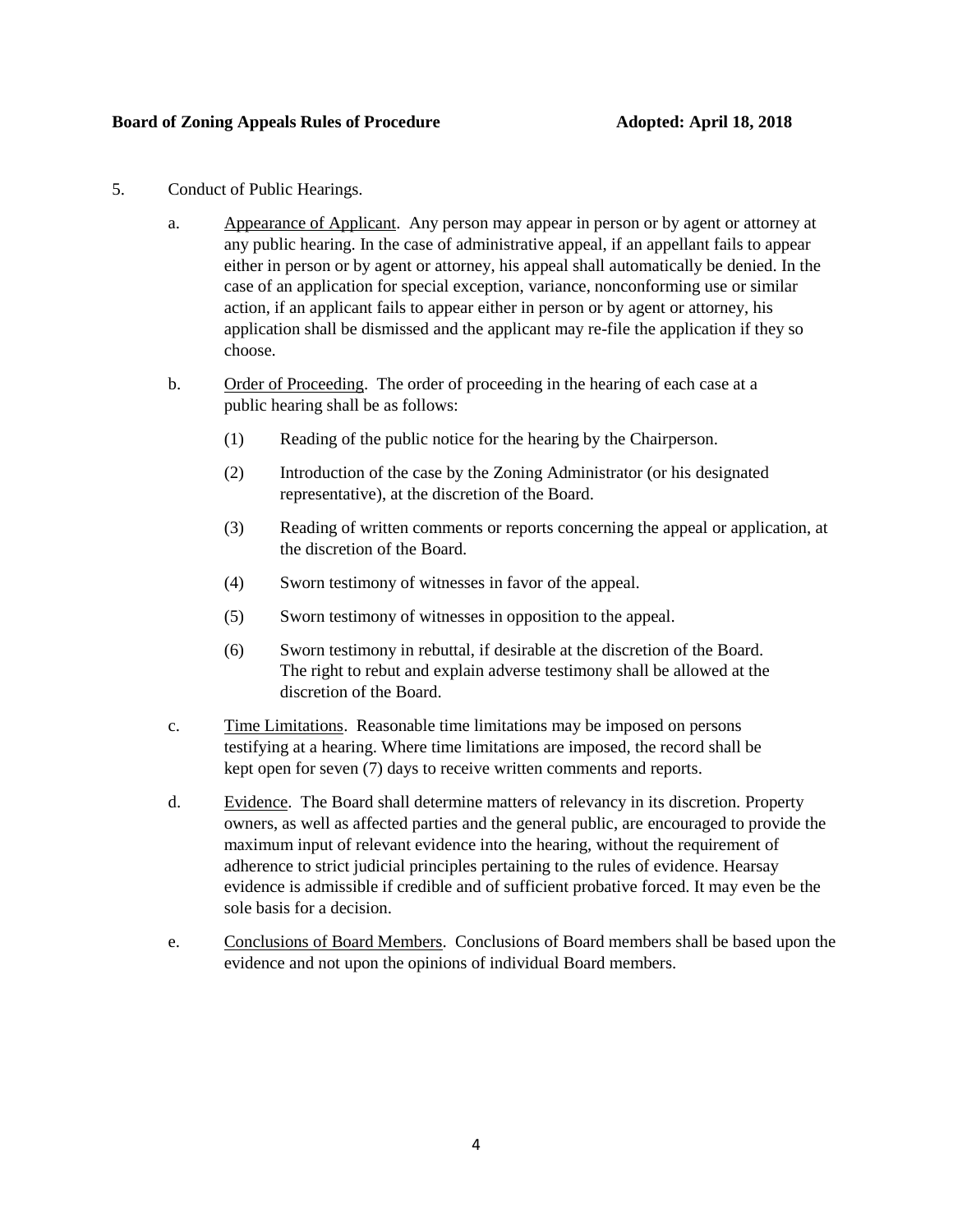#### **Board of Zoning Appeals Rules of Procedure Adopted: April 18, 2018**

#### **Decisions.**

1. Form of Decisions.

All decisions of the Board of Zoning Appeals shall be by written "Decision and Order" completed in a uniform format and prepared by one (1) or more Board members. The Board, at its discretion, may delegate the creation of an initial draft of Decisions and Orders to the Board's staff in cases not involving an administrative appeal. However, the Chairperson shall not affix his or her signature to the decision until the members of the Board concur on its final form and content. Since staff is a party to proceedings in the case of administrative appeals, staff shall not participate in the drafting of a decision and order in those cases.

The basis for the determination of each appeal or application and a detailed summary of the facts ("Findings of Fact") upon which the determination is made shall be recorded in the decision and shall constitute a part of the record thereof. In the cases of variances, floodplain variances, special exceptions, nonconforming use issues and similar applications, a section entitled "Conclusions of Law" shall individually address all general and specific criteria as set forth in the Zoning or Floodplain Management Ordinance (as applicable, and as periodically updated and amended by the Mayor and City Council) under which the Board is charged with determining compliance in order for the relief to be granted. In the case of administrative appeal, the "Conclusions of Law" section shall explain the Board's reasoning for its decision in the case.

2. Time of Decision.

Article 4 (Zoning), Section U.4 of the Land Management Code requires that the Board render its decision within forty-five (45) days after completion of the hearings.

3. Notice of Decision.

A written copy of the Decision and Order of the Board shall be mailed to the appellant or applicant or his attorney or agent by certified mail, return receipt requested, upon its completion and within forty-five (45) days of the decision where the applicant is denied or where specific conditions are imposed. Decisions that do not involve denials or conditions of approval shall be mailed by standard first class U.S. Mail.

#### **Amendments**

These rules may be amended at any regular meeting by an affirmative vote of not less than a majority of the members present at a meeting of which a quorum is met, provided that such amendment has been presented in writing to each member of the Board at least forty-eight (48) hours preceding the meeting at which the vote is taken.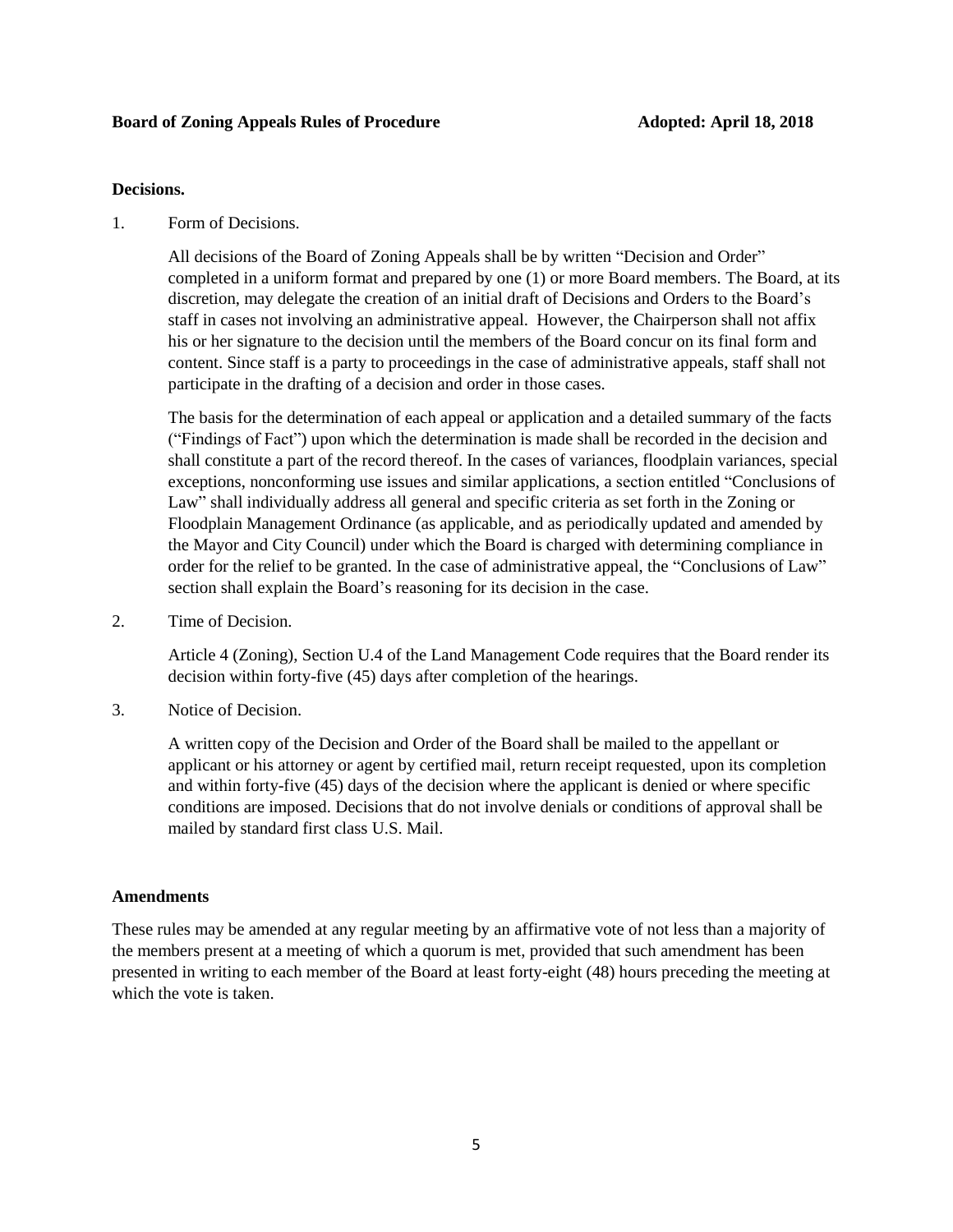#### **Board of Zoning Appeals Order of Procedure Adopted: April 18, 2018**

# **ORDER OF PROCEDURE**

#### **Introduction**

- All Board members
- Board secretary/recorder and other staff.

# **Function of Board**

 The decisions in cases heard tonight are based on general and specific criteria as enumerated in the Land Management Code.

# **This is an Administrative Proceeding**

- As such it will be conducted just as if it were a court of law, except that we will not follow as strictly the rules of evidence.
- Everyone who wishes to be heard on a particular case will be.
- Each of the cases will be heard in the order filed with the Board.

#### **Procedure**

- First hear applicant
- Then all witnesses for
- Then all witnesses in opposition
- Then (if necessary) final remarks from applicant
- We will then take the case under advisement and give you a decision within forty-five (45) days. You are welcome to stay after your hearing and listen to the deliberations, but discussion is limited to the Board members.

# **Right to Appeal**

- Within thirty (30) days of the date of the written Decision and Order provided by the Board.
- Any party who participated in the hearing and is aggrieved by the decision may appeal to Circuit Court – this is the thirty (30) days after the date of the Decision and Order opinion, not the date of the hearing.

# **Rules**

- We have two rules which we will all participants must follow:
	- o Only remarks that we will consider are those given from the witness chair under oath; and
	- o Ask that you confine remarks to things pertinent.

# **Call Case**

- State:
	- o Applicant
	- o Request
	- o Present Zoning
	- o Incorporate file into the record